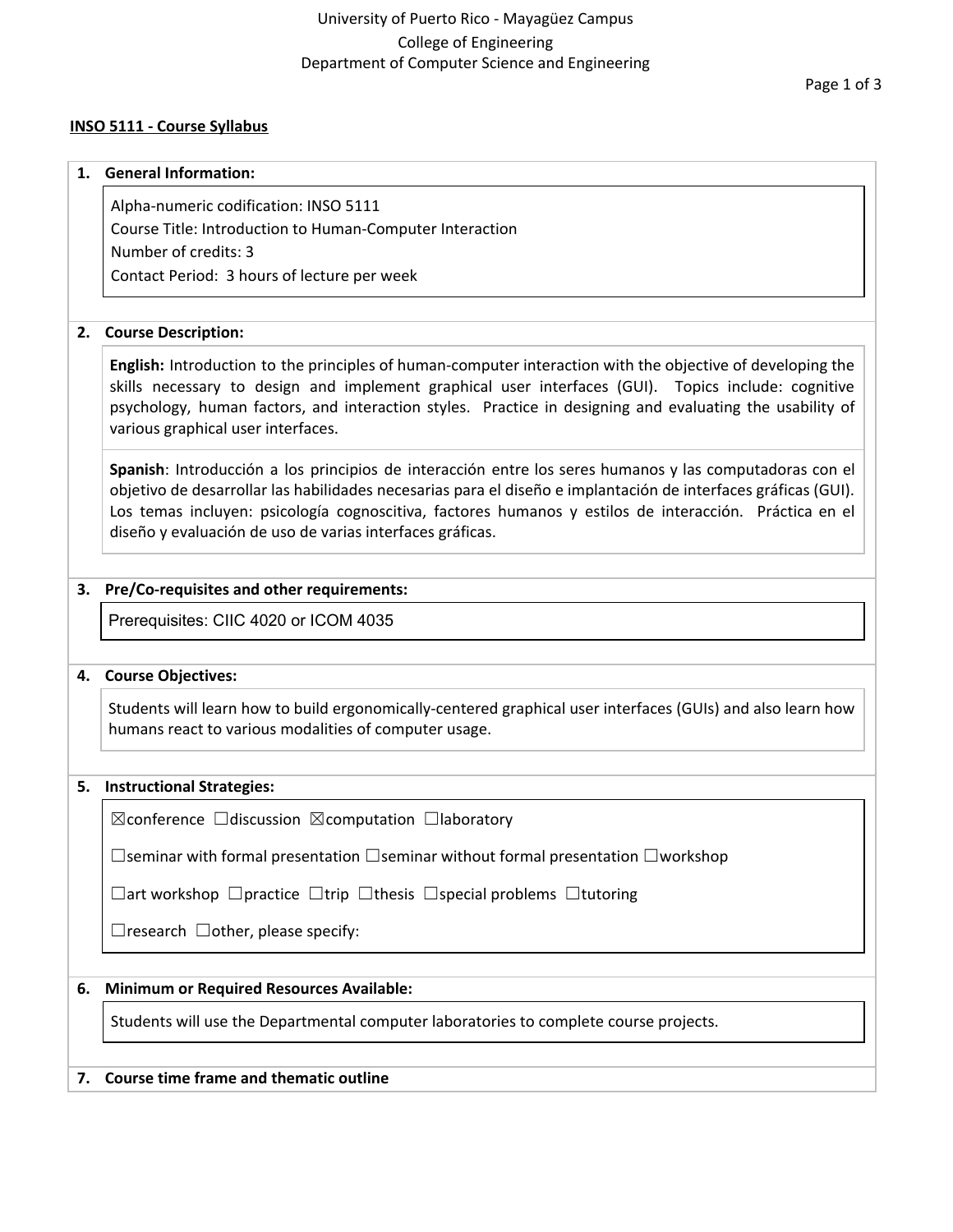| <b>Outline</b>                              | <b>Contact Hours</b> |
|---------------------------------------------|----------------------|
| Cognitive psychology                        | 6                    |
| Human factors                               | 10                   |
| <b>Interaction Styles</b>                   | 10                   |
| Task analysis                               | 6                    |
| GUI development tools                       | 6                    |
| Usability evaluation methods                | 5                    |
| Exams and discussions                       | 2                    |
| Total hours: (equivalent to contact period) | 45                   |

### **8. Grading System**

☒Quantifiable (letters) ☐ Not Quantifiable

#### **9. Evaluation Strategies**

|                         | Quantity | Percent |
|-------------------------|----------|---------|
| $\boxtimes$ Exams       | 2        | 35%     |
| $\boxtimes$ Final Exam  | 1        | 25%     |
| $\square$ Short Quizzes |          |         |
| $\Box$ Oral Reports     |          |         |
| $\Box$ Monographies     |          |         |
| $\Box$ Portfolio        |          |         |
| $\boxtimes$ Projects    | 1        | 40%     |
| $\square$ Journals      |          |         |
| $\Box$ Other, specify:  |          |         |
| TOTAL:                  |          | 100%    |

### **10. Bibliography:**

- 1. Jeff Johnson, *Designing with the Mind in Mind: Simple Guide to Understanding User Interface Design Rules,* Morgan Kaufmann, 2010.
- 2. Helen Sharp, Yvonne Rogers, and Jenny Preece, *Interaction Design: Beyond Human-Computer Interaction*, 3rd ed., Wiley, 2011.
- 3. Julie A. Jacko, *Human-Computer Interaction Handbook: Fundamentals, Evolving Technologies, and Emerging Applications*, 3rd ed., CRC Press, 2012.